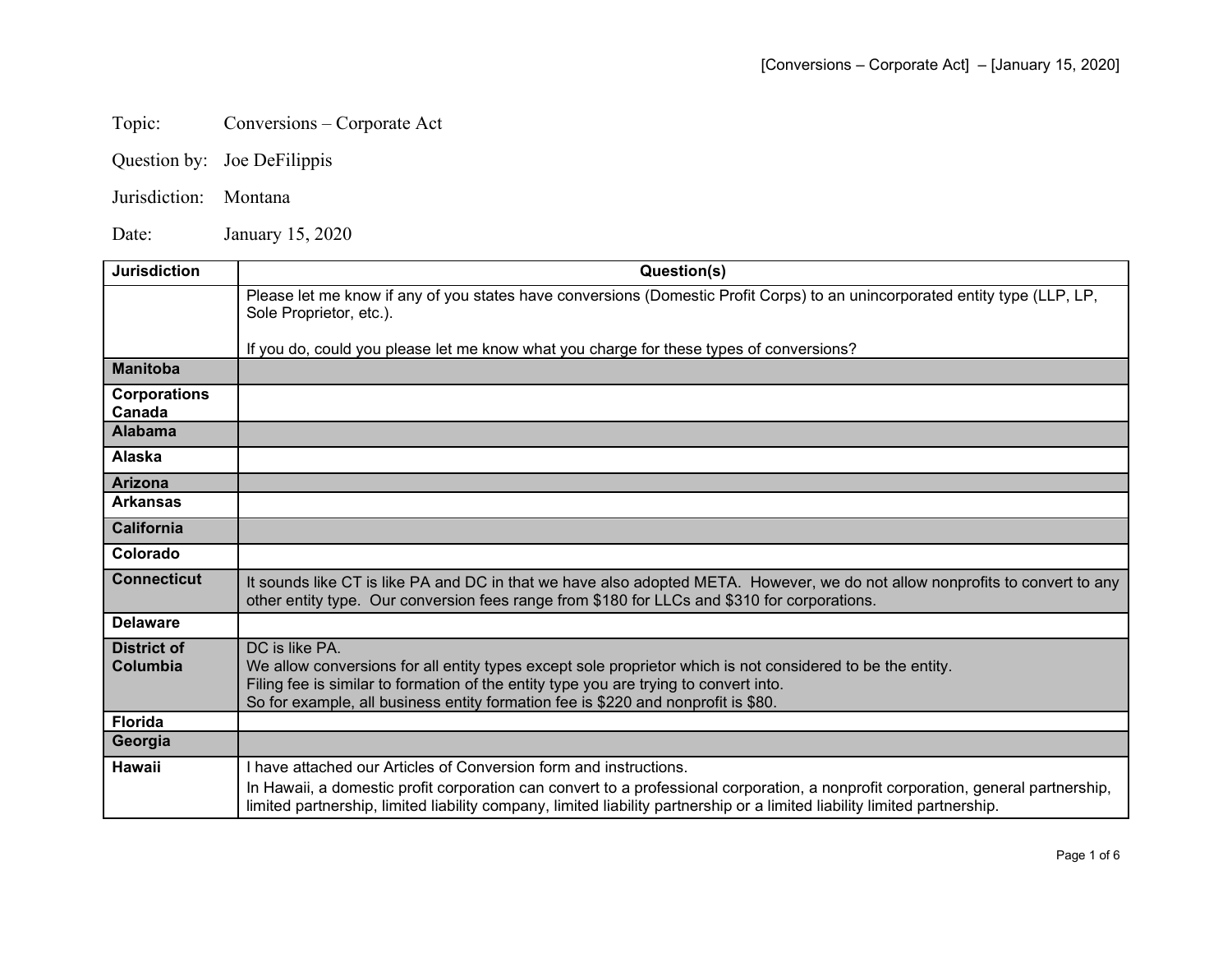| <b>Jurisdiction</b>  | Question(s)                                                                                                                                                                                                                                                                                                                                                                                                                                                                                                                                                                                                                                                                                                                                                                                |
|----------------------|--------------------------------------------------------------------------------------------------------------------------------------------------------------------------------------------------------------------------------------------------------------------------------------------------------------------------------------------------------------------------------------------------------------------------------------------------------------------------------------------------------------------------------------------------------------------------------------------------------------------------------------------------------------------------------------------------------------------------------------------------------------------------------------------|
|                      | Please let me know if any of you states have conversions (Domestic Profit Corps) to an unincorporated entity type (LLP, LP,<br>Sole Proprietor, etc.).                                                                                                                                                                                                                                                                                                                                                                                                                                                                                                                                                                                                                                     |
|                      | If you do, could you please let me know what you charge for these types of conversions?                                                                                                                                                                                                                                                                                                                                                                                                                                                                                                                                                                                                                                                                                                    |
| Idaho                |                                                                                                                                                                                                                                                                                                                                                                                                                                                                                                                                                                                                                                                                                                                                                                                            |
| <b>Illinois</b>      |                                                                                                                                                                                                                                                                                                                                                                                                                                                                                                                                                                                                                                                                                                                                                                                            |
| <b>Indiana</b>       | Indiana allows for domestication and conversion. See Indiana Code 23-0.6-4 (conversion) and 23-0.6-5 (domestication). Our<br>conversion and domestication statutes now follow the uniform law fairly closely. We had conversion and domestication under<br>the prior statute as well.<br>We do not allow nonprofits to convert, but we do allow them to domesticate.<br>You can look at the citations at<br>https://nam12.safelinks.protection.outlook.com/?url=http%3A%2F%2Figa.in.gov%2F&data=02%7C01%7<br>Cpviverto%40azsos.gov%7C0f76478379a645be60f708d79a868a1d%7Cb4494a03f26d475dba4139871e76353<br>1%7C1%7C0%7C637147774960837800&sdata=ESlnhdjNcm3R66eDpRLVP0gOq9eaN5B0PxpyhlbyeV8%<br>3D&reserved=0<br>Filing fees for both are \$20 if filed online and \$30 if filed by paper. |
| lowa                 |                                                                                                                                                                                                                                                                                                                                                                                                                                                                                                                                                                                                                                                                                                                                                                                            |
| <b>Kansas</b>        |                                                                                                                                                                                                                                                                                                                                                                                                                                                                                                                                                                                                                                                                                                                                                                                            |
| Kentucky             |                                                                                                                                                                                                                                                                                                                                                                                                                                                                                                                                                                                                                                                                                                                                                                                            |
| Louisiana            |                                                                                                                                                                                                                                                                                                                                                                                                                                                                                                                                                                                                                                                                                                                                                                                            |
| <b>Maine</b>         |                                                                                                                                                                                                                                                                                                                                                                                                                                                                                                                                                                                                                                                                                                                                                                                            |
| <b>Maryland</b>      | Good morning. Maryland accepts Articles of Conversion for corporations into unincorporated entities. Maryland Annotated<br>Code, Corporations and Associations Article ?3-903(c)(4). The filing fee for Articles of Conversion is \$100.                                                                                                                                                                                                                                                                                                                                                                                                                                                                                                                                                   |
| <b>Massachusetts</b> |                                                                                                                                                                                                                                                                                                                                                                                                                                                                                                                                                                                                                                                                                                                                                                                            |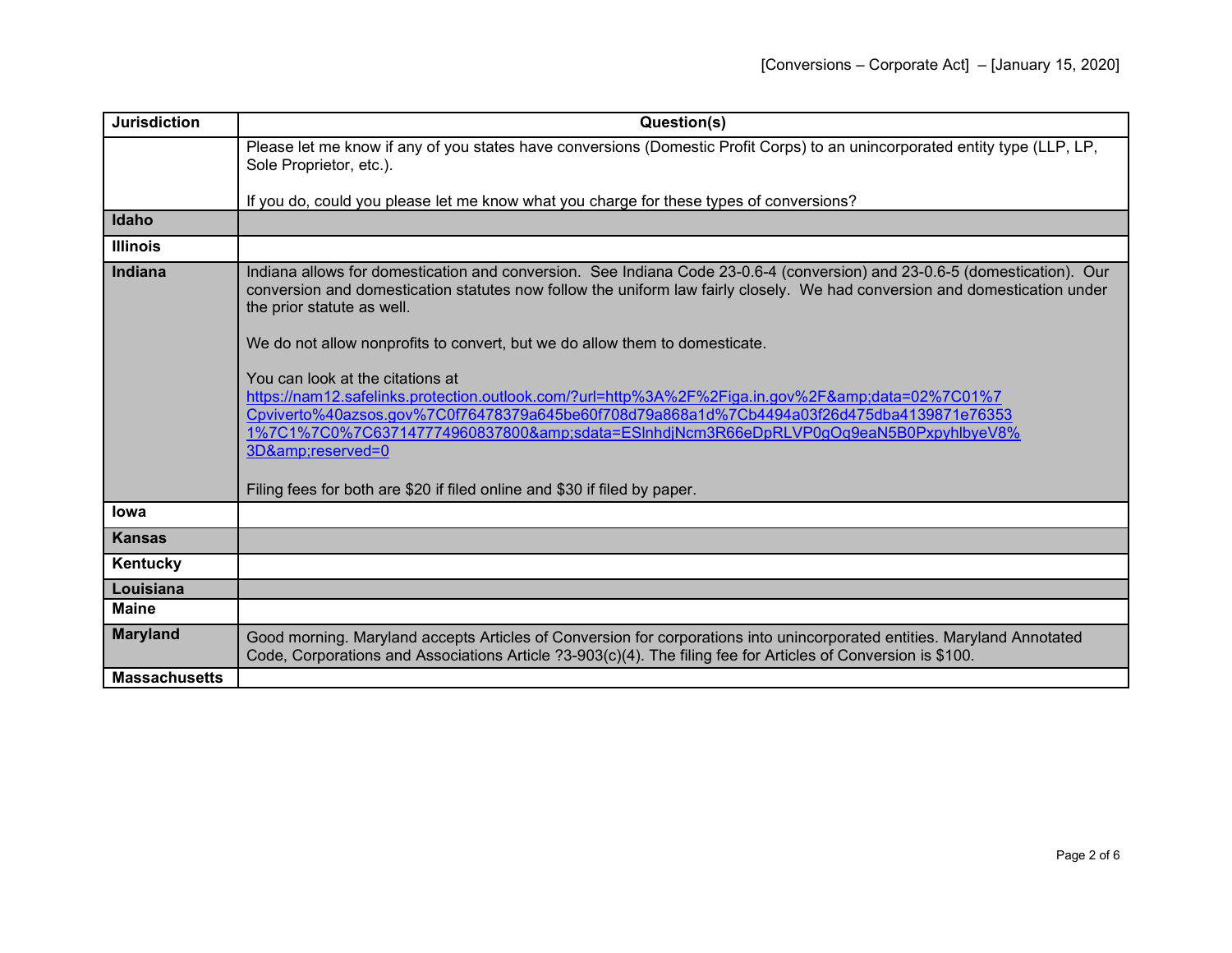| <b>Jurisdiction</b> | Question(s)                                                                                                                                                                                                                                                                                                                                                                                                                                                                                                                                                                                                                                                                                                                                   |
|---------------------|-----------------------------------------------------------------------------------------------------------------------------------------------------------------------------------------------------------------------------------------------------------------------------------------------------------------------------------------------------------------------------------------------------------------------------------------------------------------------------------------------------------------------------------------------------------------------------------------------------------------------------------------------------------------------------------------------------------------------------------------------|
|                     | Please let me know if any of you states have conversions (Domestic Profit Corps) to an unincorporated entity type (LLP, LP,<br>Sole Proprietor, etc.).                                                                                                                                                                                                                                                                                                                                                                                                                                                                                                                                                                                        |
|                     | If you do, could you please let me know what you charge for these types of conversions?                                                                                                                                                                                                                                                                                                                                                                                                                                                                                                                                                                                                                                                       |
| <b>Michigan</b>     | Michigan allows conversion of a domestic profit corporation, professional corporation, LLC, PLLC, or nonprofit to a "business"<br>organization." Our statutes define "business organization" as "a domestic or foreign corporation, domestic or foreign nonprofit<br>corporation, limited partnership, general partnership, or any other type of domestic or foreign business enterprise, incorporated<br>or unincorporated."                                                                                                                                                                                                                                                                                                                 |
|                     | The statutory cites: MCL<br>450.705a <https: ?url="http%3A%2F%2Flegislature.mi.gov%2Fdoc.aspx&lt;br" nam12.safelinks.protection.outlook.com="">%3Fmcl-450-4705a&amp;data=02%7C01%7Cpviverto%40azsos.gov%7Cce7cc1881f284dc38a1408d79a993124%7<br/>Cb4494a03f26d475dba4139871e763531%7C1%7C0%7C637147855094873607&amp;sdata=F%2FpnWs9FqKX2vHaV<br/>PUcqulehauDWiVgls3YIBRfJKPk%3D&amp;reserved=0&gt;, MCL</https:>                                                                                                                                                                                                                                                                                                                              |
|                     | 450.708 <https: ?url="http%3A%2F%2Flegislature.mi.gov%2Fdoc.aspx%3&lt;br" nam12.safelinks.protection.outlook.com="">Fmcl-450-4708&amp;data=02%7C01%7Cpviverto%40azsos.gov%7Cce7cc1881f284dc38a1408d79a993124%7Cb4494a<br/>03f26d475dba4139871e763531%7C1%7C0%7C637147855094873607&amp;sdata=KS%2FPbwKpIDDUxB0qid5NLKIL<br/>8wWcjGogfRduiRjl0Xk%3D&amp;reserved=0&gt;, MCL<br/>450.1736<https: ?url="http%3A%2F%2Flegislature.mi.gov%2Fdoc.aspx%3Fmcl&lt;br" nam12.safelinks.protection.outlook.com="">-450-1736&amp;data=02%7C01%7Cpviverto%40azsos.gov%7Cce7cc1881f284dc38a1408d79a993124%7Cb4494a03f26d</https:></https:>                                                                                                                   |
|                     | 475dba4139871e763531%7C1%7C0%7C637147855094873607&sdata=U8GXLBp60pOWPrV8xQXqimzvPELv<br>9o8uuf86LeXFc3o%3D&reserved=0>, MCL<br>450.1745 <https: ?url="http%3A%2F%2Flegislature.mi.gov%2Fdoc.aspx%3F&lt;br" nam12.safelinks.protection.outlook.com="">mcl-450-1745&amp;data=02%7C01%7Cpviverto%40azsos.gov%7Cce7cc1881f284dc38a1408d79a993124%7Cb4494a<br/>03f26d475dba4139871e763531%7C1%7C0%7C637147855094873607&amp;sdata=BCtrF8e2ewst47o8ss2HKr5O<br/>SXJPI7zRLt%2F5ehOvyJc%3D&amp;reserved=0&gt;, MCL</https:>                                                                                                                                                                                                                            |
|                     | 450.2736a <https: ?url="http%3A%2F%2Flegislature.mi.gov%2Fdoc.&lt;br" nam12.safelinks.protection.outlook.com="">aspx%3Fmcl-450-<br/>2736a&amp;data=02%7C01%7Cpviverto%40azsos.gov%7Cce7cc1881f284dc38a1408d79a993124%7Cb4494a03f26d4<br/>75dba4139871e763531%7C1%7C0%7C637147855094873607&amp;sdata=dyS5OfETX7Si%2FULz9WDAQi3%2Fd6n<br/>JDQTKxB555eOup3E%3D&amp;reserved=0&gt;, and MCL<br/>450.745<https: ?url="http%3A%2F%2Flegislature.mi.gov%2Fdoc.aspx%3Fmcl-450-&lt;br" nam12.safelinks.protection.outlook.com="">2745&amp;data=02%7C01%7Cpviverto%40azsos.gov%7Cce7cc1881f284dc38a1408d79a993124%7Cb4494a03f26d475<br/>dba4139871e763531%7C1%7C0%7C637147855094873607&amp;sdata=S1EpUhjB3nk7B0ezZLVB%2F1no2YtbXhuNXv</https:></https:> |
|                     | CLkfVCSfY%3D&reserved=0>.<br>The filing fee is \$50.00 for the Certificate of Conversion if the entity is a domestic profit corporation, professional corporation, or<br>nonprofit corporation prior to conversion. The filing fee is \$25.00 for the Certificate of Conversion if the entity is a domestic LLC<br>or PLLC prior to conversion.                                                                                                                                                                                                                                                                                                                                                                                               |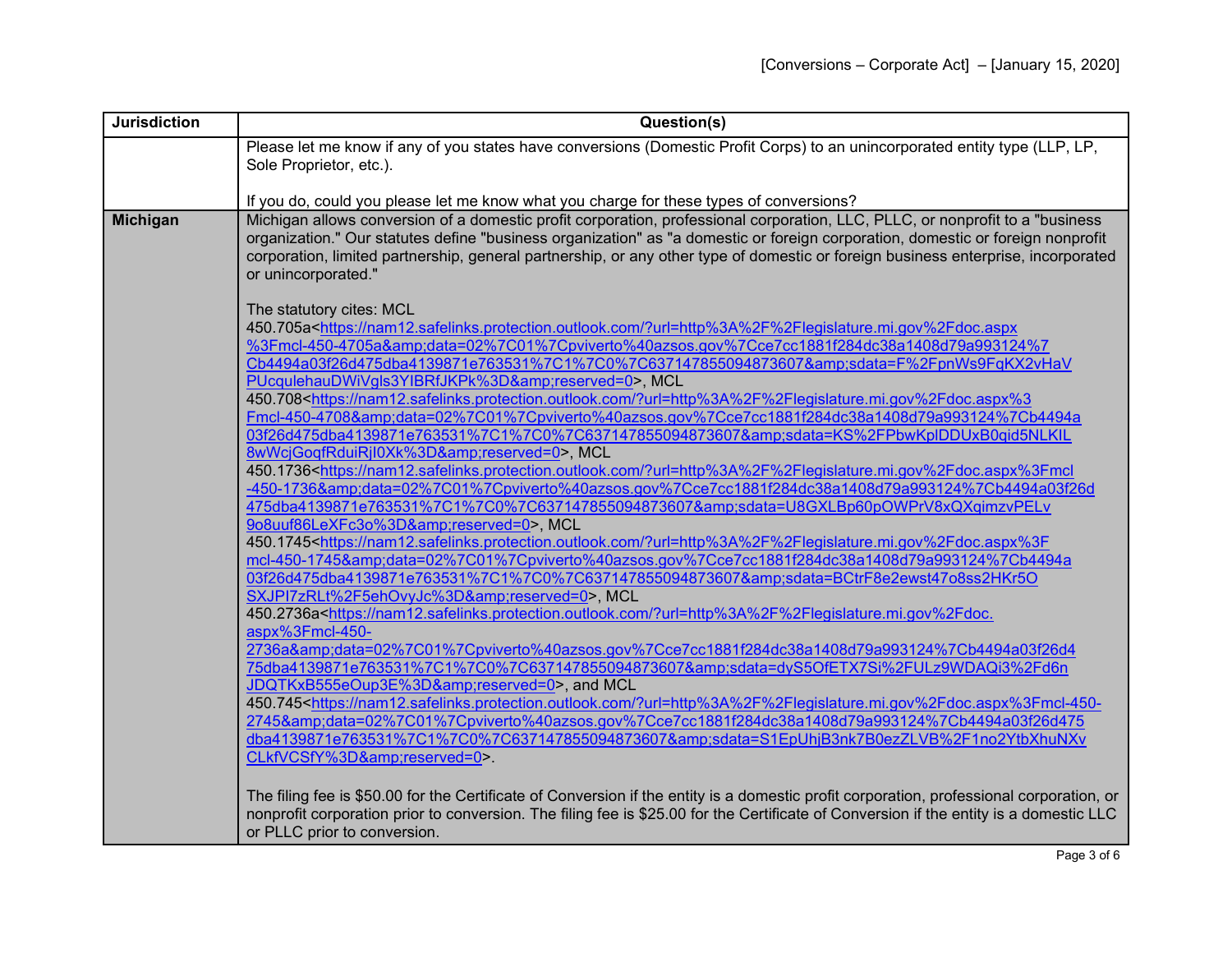| <b>Jurisdiction</b>   | Question(s)                                                                                                                                                                                                                                                                                                                                                                                                                                                                                    |
|-----------------------|------------------------------------------------------------------------------------------------------------------------------------------------------------------------------------------------------------------------------------------------------------------------------------------------------------------------------------------------------------------------------------------------------------------------------------------------------------------------------------------------|
|                       | Please let me know if any of you states have conversions (Domestic Profit Corps) to an unincorporated entity type (LLP, LP,<br>Sole Proprietor, etc.).                                                                                                                                                                                                                                                                                                                                         |
|                       | If you do, could you please let me know what you charge for these types of conversions?                                                                                                                                                                                                                                                                                                                                                                                                        |
| <b>Minnesota</b>      | Articles of Conversion form is attached.<br>Minnesota allows conversion of a domestic for profit corporation to LLC, Limited Partnership, Business Corporation Foreign,<br>Cooperative and Cooperative Association.                                                                                                                                                                                                                                                                            |
|                       | The filing fee is \$55.00 for expedited service in-person or \$35.00 by mail.                                                                                                                                                                                                                                                                                                                                                                                                                  |
| <b>Mississippi</b>    |                                                                                                                                                                                                                                                                                                                                                                                                                                                                                                |
| <b>Missouri</b>       |                                                                                                                                                                                                                                                                                                                                                                                                                                                                                                |
| <b>Montana</b>        |                                                                                                                                                                                                                                                                                                                                                                                                                                                                                                |
| <b>Nebraska</b>       |                                                                                                                                                                                                                                                                                                                                                                                                                                                                                                |
| <b>Nevada</b>         | Nevada allows conversions for all entity types, as well domestic to foreign and foreign to domestic. The fee is \$350 plus any<br>other applicable fees for stock, etc.                                                                                                                                                                                                                                                                                                                        |
| <b>New Hampshire</b>  | New Hampshire permits conversion of a domestic profit corporation to a domestic unincorporated entity. The filing fee is a<br>total of \$135.00: \$35 is for Articles of Conversion and \$100 for the accompanying Certificate of Formation of the new entity<br>type.                                                                                                                                                                                                                         |
| <b>New Jersey</b>     |                                                                                                                                                                                                                                                                                                                                                                                                                                                                                                |
| <b>New Mexico</b>     |                                                                                                                                                                                                                                                                                                                                                                                                                                                                                                |
| <b>New York</b>       |                                                                                                                                                                                                                                                                                                                                                                                                                                                                                                |
| <b>North Carolina</b> |                                                                                                                                                                                                                                                                                                                                                                                                                                                                                                |
| <b>North Dakota</b>   |                                                                                                                                                                                                                                                                                                                                                                                                                                                                                                |
| Ohio                  | Ohio does permit conversions of domestic for profit corps to other entities. Attached are the two conversion forms we have -<br>Form 700 to convert within our records or off the records and Form 800 to convert into the records. They can convert into<br>foreign entities, if permitted in the foreign jurisdiction, and other domestic entities including partnerships, but cannot convert<br>into a sole proprietor.<br>Our fee is \$99 which is the same cost as filing a new business. |
| <b>Oklahoma</b>       |                                                                                                                                                                                                                                                                                                                                                                                                                                                                                                |
| Oregon                |                                                                                                                                                                                                                                                                                                                                                                                                                                                                                                |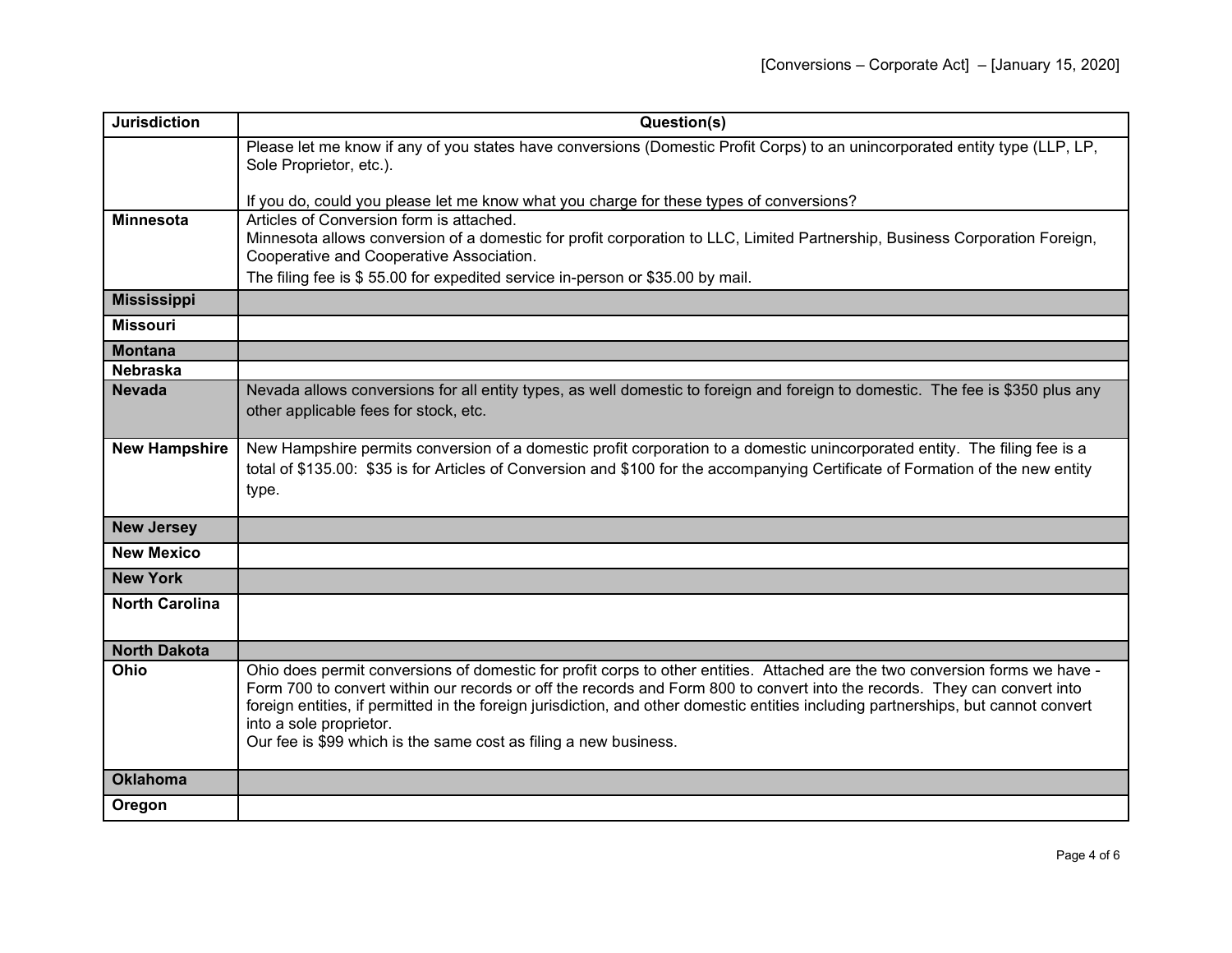| <b>Jurisdiction</b>   | Question(s)                                                                                                                                                                                                                                                                                                                          |
|-----------------------|--------------------------------------------------------------------------------------------------------------------------------------------------------------------------------------------------------------------------------------------------------------------------------------------------------------------------------------|
|                       | Please let me know if any of you states have conversions (Domestic Profit Corps) to an unincorporated entity type (LLP, LP,                                                                                                                                                                                                          |
|                       | Sole Proprietor, etc.).                                                                                                                                                                                                                                                                                                              |
|                       | If you do, could you please let me know what you charge for these types of conversions?                                                                                                                                                                                                                                              |
| Pennsylvania          | Pennsylvania has had conversions from any entity type (including Domestic Profit Corps) to any other entity types (including<br>unincorporated entities like LLCs and LPs and GPs) since adopting the Model Entity Transaction Act in 2015. But Sole<br>Proprietorships are not considered to be entities, so they are not included. |
|                       | We charge \$70 for a conversion.                                                                                                                                                                                                                                                                                                     |
| <b>Rhode Island</b>   |                                                                                                                                                                                                                                                                                                                                      |
| <b>South Carolina</b> |                                                                                                                                                                                                                                                                                                                                      |
| <b>South Dakota</b>   |                                                                                                                                                                                                                                                                                                                                      |
| <b>Tennessee</b>      |                                                                                                                                                                                                                                                                                                                                      |
| <b>Texas</b>          |                                                                                                                                                                                                                                                                                                                                      |
| <b>Utah</b>           | Utah permits such conversion with a filing fee of \$37.                                                                                                                                                                                                                                                                              |
|                       |                                                                                                                                                                                                                                                                                                                                      |
|                       | https://nam12.safelinks.protection.outlook.com/?url=https%3A%2F%2Fle.utah.gov%2Fxcode%2                                                                                                                                                                                                                                              |
|                       | FTitle16%2FChapter10A%2F16-10a-                                                                                                                                                                                                                                                                                                      |
|                       | S1008.7.html&data=02%7C01%7Cpviverto%40azsos.gov%7Cf3186c7951c34d0a688808d                                                                                                                                                                                                                                                           |
|                       | 79ad77af5%7Cb4494a03f26d475dba4139871e763531%7C1%7C0%7C637148122597464017&                                                                                                                                                                                                                                                           |
|                       | amp;sdata=agcycKlwAQPM6HLsy52kb2o5u%2FCSswPNbvoLSzgkXAk%3D&reserved=0                                                                                                                                                                                                                                                                |
| <b>Vermont</b>        |                                                                                                                                                                                                                                                                                                                                      |
| Virginia              |                                                                                                                                                                                                                                                                                                                                      |
| Washington            |                                                                                                                                                                                                                                                                                                                                      |
| <b>West Virginia</b>  |                                                                                                                                                                                                                                                                                                                                      |
| <b>Wisconsin</b>      |                                                                                                                                                                                                                                                                                                                                      |
| Wyoming               |                                                                                                                                                                                                                                                                                                                                      |

**Additional comments:**